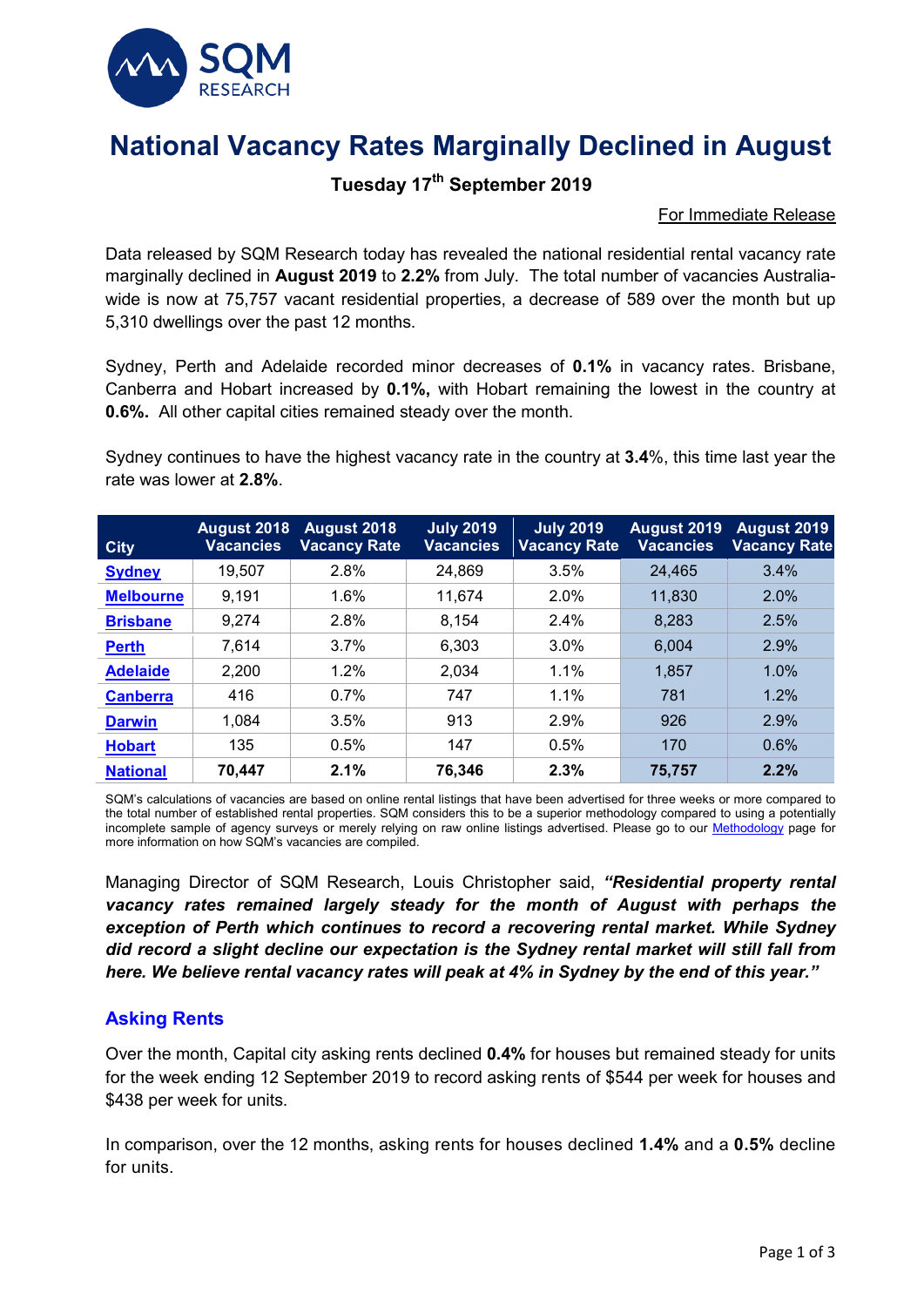

Sydney recorded declines in asking rents over the month for both houses and units by **1.3%** and **0.2%** respectively. Melbourne also saw declines in both houses and units over the month, dropping **0.2%** for houses and **0.7%** for units. Hobart's unit rental market increased **4.8%** over the month but houses declined **0.5%.**

Brisbane continues to be the only capital city to record increases in weekly rents over the month for both houses and units at **0.6%** for houses and **0.9%** for units.

| <b>SQM Research Weekly Rents Index</b> |                   |                        |                                  |                               |                               |  |  |  |
|----------------------------------------|-------------------|------------------------|----------------------------------|-------------------------------|-------------------------------|--|--|--|
| Week ending: 12 September 2019         | Rent              | Change on<br>prev week | <b>Rolling month</b><br>% change | 12 month<br>% change          |                               |  |  |  |
| <b>Sydney</b>                          | <b>All Houses</b> | 676.1                  | $-0.1 \blacktriangledown$        | $-1.3\%$ $\blacksquare$       | $-4.5\%$ $\blacksquare$       |  |  |  |
|                                        | <b>All Units</b>  | 497.9                  | $0.1 \triangle$                  | $-0.2\%$ $\blacksquare$       | $-3.3\%$ $\blacktriangledown$ |  |  |  |
| <b>Melbourne</b>                       | <b>All Houses</b> | 524.7                  | $-1.7$ $\times$                  | $-0.2\%$ $\blacksquare$       | $-0.4\%$ $\blacktriangledown$ |  |  |  |
|                                        | <b>All Units</b>  | 418.4                  | $-1.4 \, \text{V}$               | $-0.7\%$ $\blacksquare$       | $2.2\%$                       |  |  |  |
| <b>Brisbane</b>                        | <b>All Houses</b> | 466.2                  | $-0.2$ $\blacktriangledown$      | $0.6\%$ $\blacksquare$        | $3.5\%$ $\triangle$           |  |  |  |
|                                        | <b>All Units</b>  | 378.0                  | $1.0 \triangle$                  | $0.9\%$ $\blacktriangle$      | $1.9\%$ $\triangle$           |  |  |  |
| <b>Perth</b>                           | <b>All Houses</b> | 440.4                  | $3.6 \triangle$                  | $1.1\%$ $\triangle$           | $4.1\%$ $\triangle$           |  |  |  |
|                                        | <b>All Units</b>  | 337.7                  | $-0.7$ $\blacktriangledown$      | $-0.2\%$ $\blacktriangledown$ | $5.1\%$ $\triangle$           |  |  |  |
| <b>Adelaide</b>                        | <b>All Houses</b> | 399.4                  | $-0.4$ $\blacktriangledown$      | $0.2\%$ $\triangle$           | $3.7\%$ $\triangle$           |  |  |  |
|                                        | <b>All Units</b>  | 312.1                  | $-0.1 \blacktriangledown$        | $-0.1\%$ $\blacksquare$       | $4.7\%$ $\triangle$           |  |  |  |
| <b>Canberra</b>                        | <b>All Houses</b> | 603.2                  | $-1.2 \times$                    | $-1.2\%$ $\blacksquare$       | $-5.2\%$ $\blacktriangledown$ |  |  |  |
|                                        | <b>All Units</b>  | 459.4                  | $0.6 \triangle$                  | $0.1\%$ $\blacksquare$        | $4.6\%$ $\triangle$           |  |  |  |
| <b>Darwin</b>                          | <b>All Houses</b> | 513.1                  | 1.9 <sub>A</sub>                 | $-0.1\%$ $\blacksquare$       | $-0.4\%$ $\blacksquare$       |  |  |  |
|                                        | <b>All Units</b>  | 380.3                  | 4.7 <sub>A</sub>                 | $1.6\%$ $\triangle$           | $-6.4\%$ $\blacktriangledown$ |  |  |  |
| <b>Hobart</b>                          | <b>All Houses</b> | 442.9                  | $1.1+$                           | $-0.5\%$ $\blacksquare$       | 7.6% ▲                        |  |  |  |
|                                        | <b>All Units</b>  | 412.3                  | $8.7 \triangle$                  | $4.8\%$ $\blacktriangle$      | $10.3\%$ $\blacksquare$       |  |  |  |
| <b>National</b>                        | <b>All Houses</b> | 442.0                  | $2.0 \triangle$                  | $0.5\%$ $\triangle$           | $0.7\%$ $\triangle$           |  |  |  |
|                                        | <b>All Units</b>  | 366.0                  | $-1.0 \; \text{V}$               | $-0.5\%$ $\blacksquare$       | $1.7\%$ $\triangle$           |  |  |  |
| <b>Cap City Average</b>                | <b>All Houses</b> | 544.0                  | 0.0                              | $-0.4\%$ $\blacksquare$       | $-1.4\%$ $\blacktriangledown$ |  |  |  |
|                                        | <b>All Units</b>  | 438.0                  | $-1.0 \, \text{V}$               | 0.0%                          | $-0.5\%$ $\blacktriangledown$ |  |  |  |

Source: [www.sqmresearch.com.au](http://www.sqmresearch.com.au/)

SQM's calculations of vacancies are based on online rental listings that have been advertised for three weeks or more compared to the total number of established rental properties. SQM considers this to be a superior methodology compared to using a potentially incomplete sample of agency surveys or merely relying on raw online listings advertised. Please go to our [methodology page](https://sqmresearch.com.au/pdfs/methodologydocumentrentsindex.pdf) for more information on how SQM's vacancies are compiled.